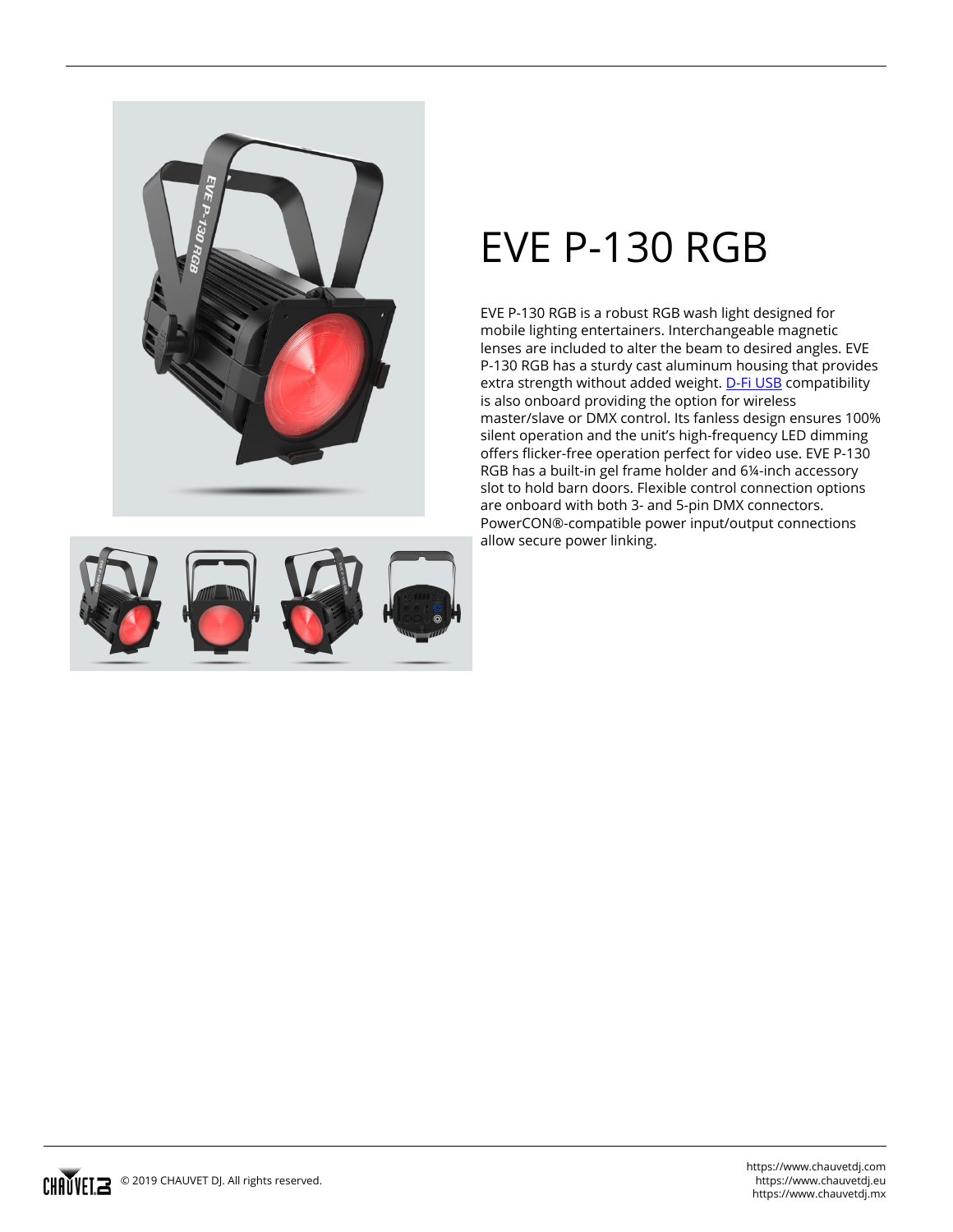## **Highlights**

- Robust wash light designed for mobile lighting professionals
- Included interchangeable magnetic lenses alter the beam to desired angles
- Built-in gel frame holder and 6¼-inch accessory slot to hold barn doors
- powerCON®-compatible power input/output connections for power linking
- Fanless design ensures 100% silent operation
- Flexible control options with onboard 3- and 5-pin DMX connectors
- Flicker-free on video due to the high-frequency LED dimming
- D-Fi USB compatibility for wireless master/slave or DMX control
- Cast aluminum housing provides extra strength without the weight
- Fits best in the **CHS-40** VIP gear bag



25º and 45º lenses included